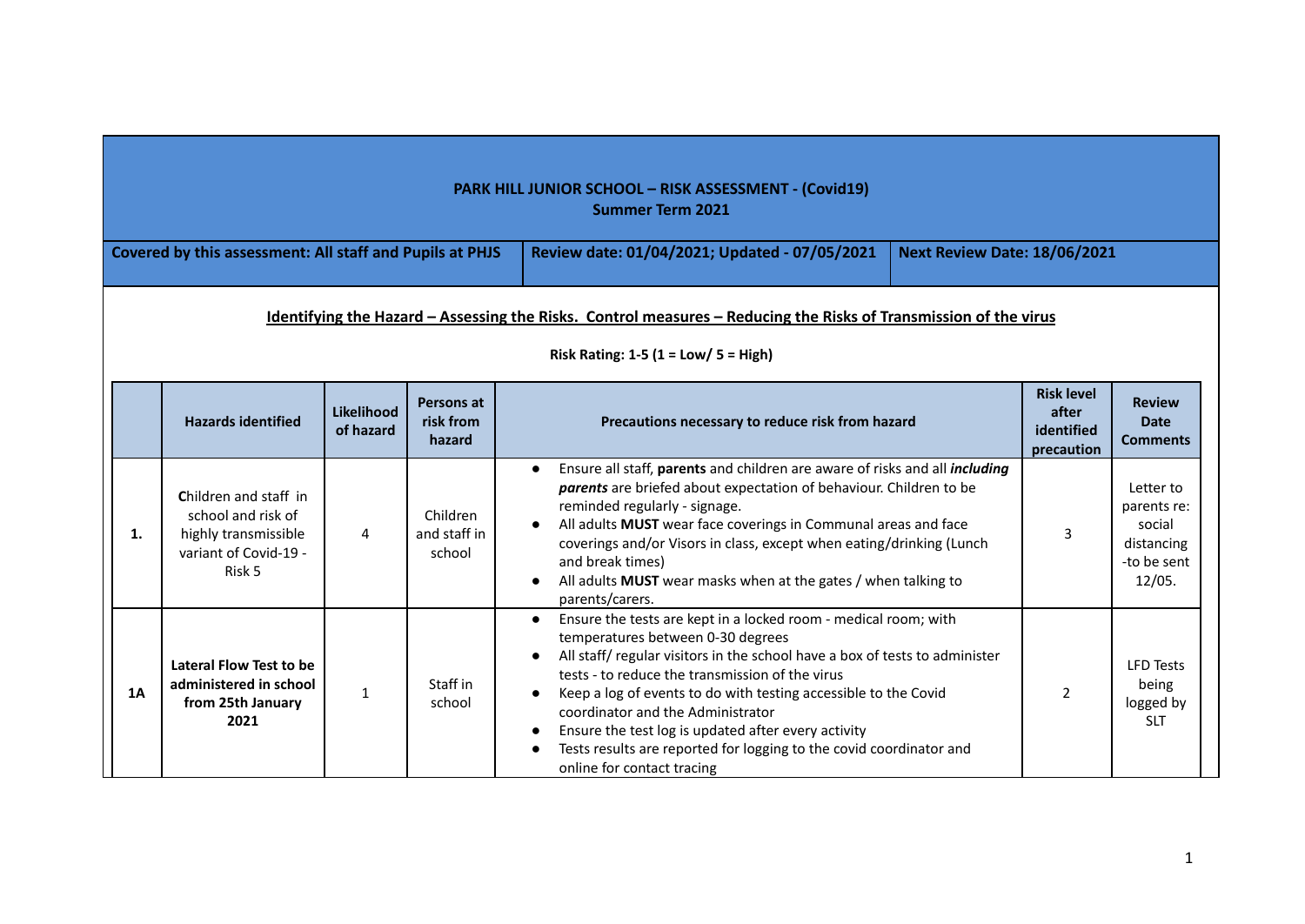|    |                                                                          |   |                        | Action is taken swiftly to isolate bubble of children and other contacts<br>after a positive test, as per PHE guidance.<br>Have a staff contingency plan in case of a positive test in the morning by<br>a staff member<br>Tests should be done in the morning before work and twice weekly<br>Cases are reported on a 'need to know' basis.<br>Staff giving out test to wear face covering, maintain 2m distance and<br>observe the HAND, FACE, SPACE, REPLACE rules at all times |   |  |
|----|--------------------------------------------------------------------------|---|------------------------|------------------------------------------------------------------------------------------------------------------------------------------------------------------------------------------------------------------------------------------------------------------------------------------------------------------------------------------------------------------------------------------------------------------------------------------------------------------------------------|---|--|
| 2. | Entering/exiting the<br>building - Risk 4                                | 1 | Children<br>and adults | Staggered entry and exit times and gates as follows:<br>$\bullet$<br>Year 3 8.50am - 3.15pm Main Pupil Gate<br>Year 4 9.05am- 3.30pm Main Pupil Gate<br>Year 5 8.50am - 3.15pm Field Gate<br>Year 6 9.05am - 3.30pm Field Gate<br>Parents NOT be allowed into the school premises at these times.<br>Children must enter/exit the building without parents. Staff will be on<br>hand to assist, especially for upset pupils.                                                       | 2 |  |
| 3. | Communication<br>systems                                                 |   |                        | Communication with the school office (or with staff) should be<br>conducted by phone, email or in writing. Appointments with the class<br>teacher must be made by phone and meetings adhere to social<br>distancing rules between adults.<br>If there is a need to contact the school in person, parents should press the<br>buzzer and wait outside the building on the marked spots to be called in.                                                                             |   |  |
| 4. | Cleaning - Risk 5                                                        | 3 | All                    | Banisters, door handles, light switches, chairs and tables will be cleaned<br>$\bullet$<br>as often as possible throughout the day.<br>Other communal equipment/items will be cleaned after use by the<br>adults in the groups after use.<br>Toilets will be cleaned regularly                                                                                                                                                                                                     | 2 |  |
| 5. | Classrooms and other<br>learning areas<br>including the hall -<br>Risk 4 | 4 |                        | All MUST maintain the HAND, FACE, SPACE, REPLACE rules stipulated by<br>$\bullet$<br>the government.<br>Doors and windows will be left open wherever possible to reduce the<br>risk of transmission.<br>Water fountains will be used for filling water bottles and not to drink<br>from.                                                                                                                                                                                           | 3 |  |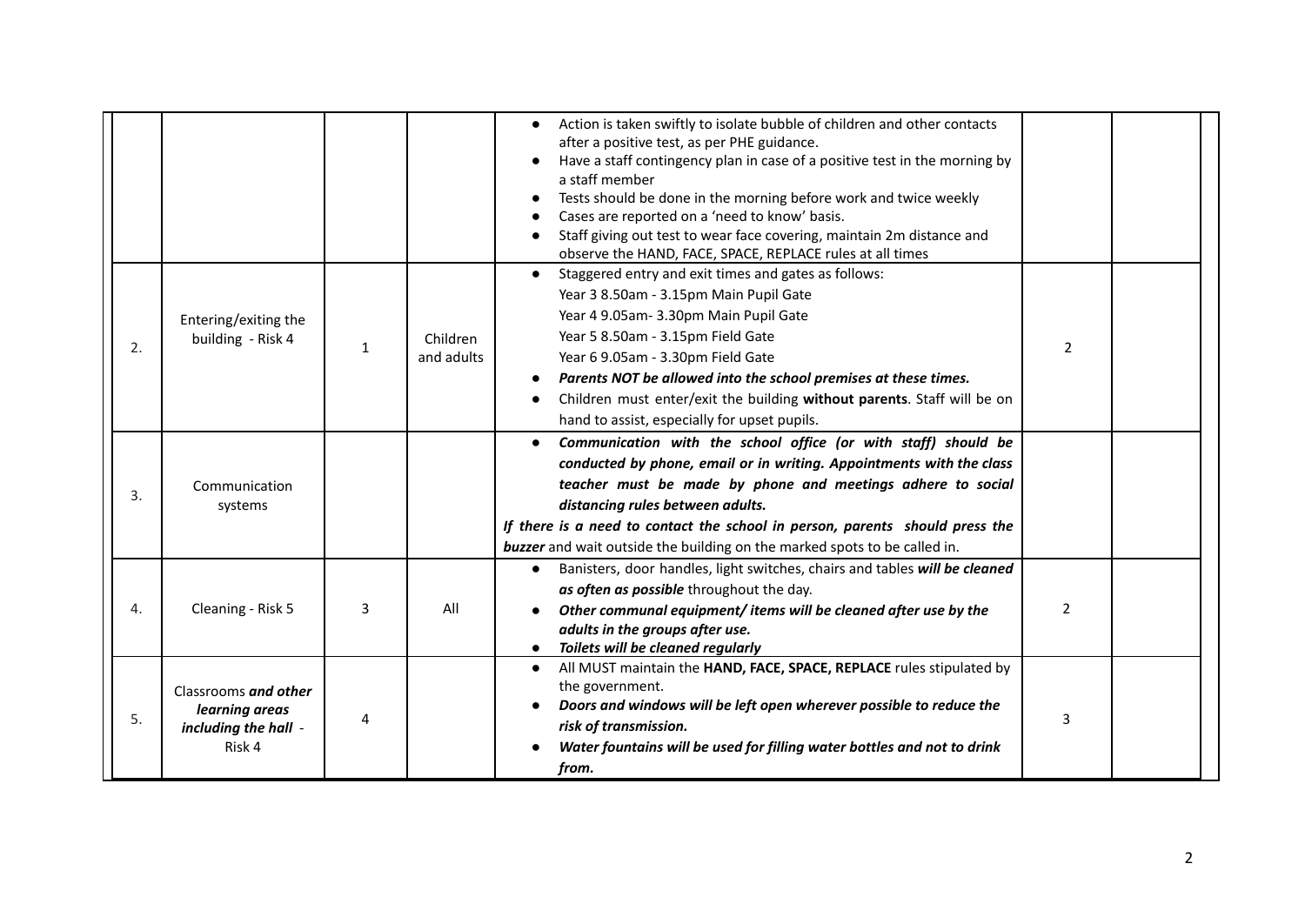|    |                                     |              |                                  | Pupils will remain in their Year Group bubbles and have no contact with<br>pupils in other bubbles.<br>There will be no sharing of personal equipment.<br>٠<br>Other equipment shared will be wiped down before sharing.<br>Exercise books can be taken away for marking and returned to the<br>classroom.<br>The offer of small group intervention limited.to Year group Bubble only.<br>Where deemed very necessary masks and visors MUST be worn.<br>On PE days pupils will wear PE kits to school to reduce extra bags in<br>the classroom.<br>Hall will be used for class/year group activities/year group<br>assemblies/ after school club activities within the school's cleaning<br>regime. |                |  |
|----|-------------------------------------|--------------|----------------------------------|-----------------------------------------------------------------------------------------------------------------------------------------------------------------------------------------------------------------------------------------------------------------------------------------------------------------------------------------------------------------------------------------------------------------------------------------------------------------------------------------------------------------------------------------------------------------------------------------------------------------------------------------------------------------------------------------------------|----------------|--|
| 6. | Lunch & Break Times -<br>Risk 4     | 2            |                                  | Pupils will wash/sanitise their hands before and after eating.<br>Pupils will be timetabled to use the refectory by Year Group Bubbles<br>During lunchtime pupils will have staggered periods to play outside on<br>the field in zones and in a designated area in the playground. Children<br>will not mix bubbles.<br>Tables will be thoroughly cleaned after each bubble group of pupils<br>have eaten.                                                                                                                                                                                                                                                                                          | $\overline{2}$ |  |
| 7. | Staffroom/kitchen<br>areas - Risk 3 | $\mathbf{1}$ | Adults                           | Staff will use identified areas and adhere strictly to the number<br>$\bullet$<br>required in the spaces.- as signposted<br>Staff will spend very limited time in these areas<br>Cleaning to to be carried out as per cleaning rota                                                                                                                                                                                                                                                                                                                                                                                                                                                                 | 1              |  |
| 8. | Contractors/visitors/<br>Coaches    | 1            | Adults<br>visiting the<br>school | Sign in using Vpass and use hand sanitiser available in the reception<br>$\bullet$<br>area to clean hands after tapping.<br>Visitors not to mix with the Bubbles of children but to stay within their<br>remit.<br>Covid awareness posters around the school reminding to wash hands<br>and social distance<br>Gloves provided for visitors if needed/requested<br>Hand sanitiser/hand washing to be carried out on a frequent basis.                                                                                                                                                                                                                                                               | 2              |  |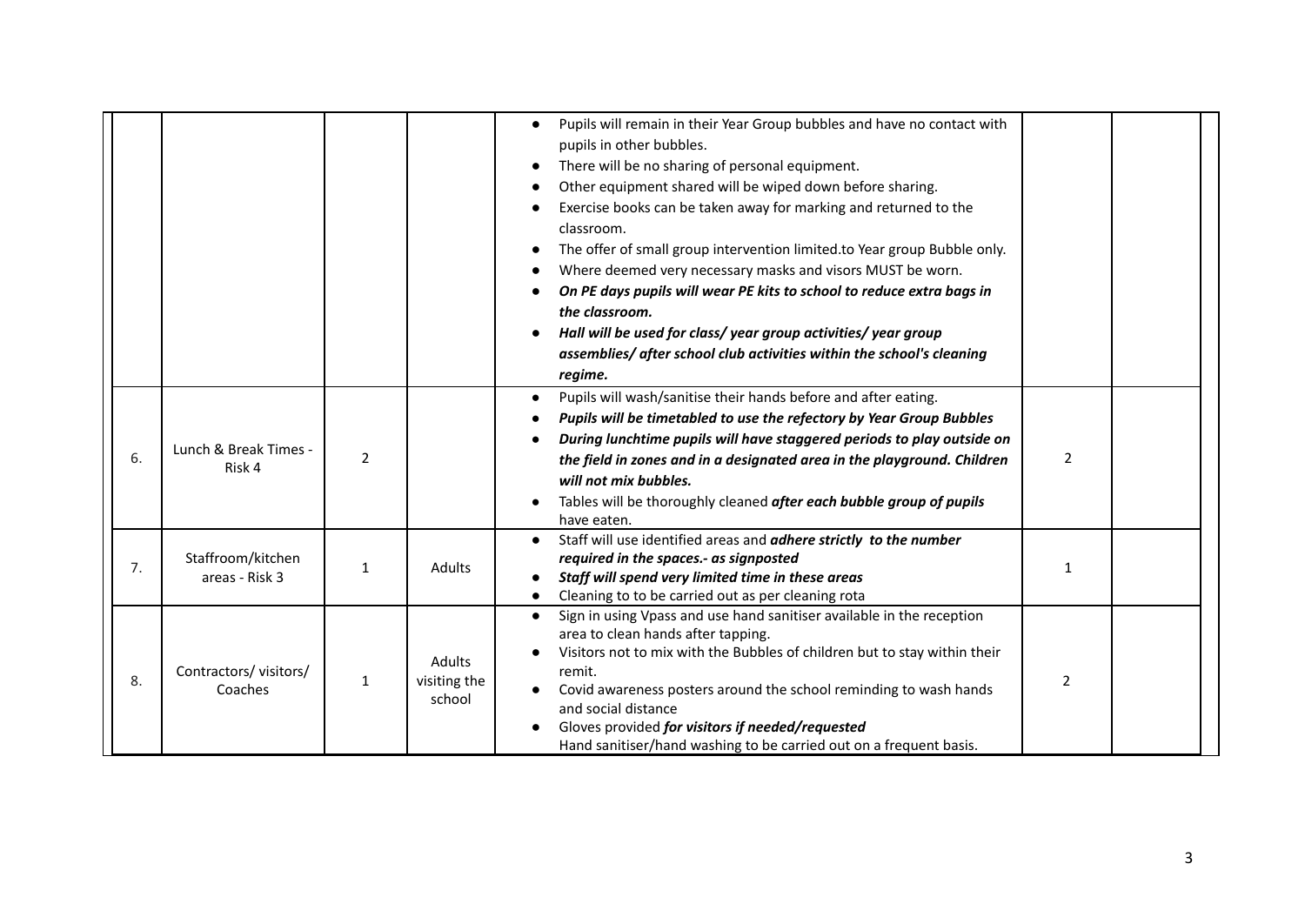| 9.5 | Fire Risk - 3                                                    | 1              | Children<br>and Adults                                         | Ensure children and adults are aware of what to do in an emergency<br>and where to evacuate to. Remind regularly throughout building work<br>as access changes.<br>Continue with all emergency drills as planned.<br>$\bullet$                                                                                                                                                                                                                                                                                                                                                                                                                                                                                                                                                                                                                                                                                                                                                                                                                   | $\overline{2}$ |  |
|-----|------------------------------------------------------------------|----------------|----------------------------------------------------------------|--------------------------------------------------------------------------------------------------------------------------------------------------------------------------------------------------------------------------------------------------------------------------------------------------------------------------------------------------------------------------------------------------------------------------------------------------------------------------------------------------------------------------------------------------------------------------------------------------------------------------------------------------------------------------------------------------------------------------------------------------------------------------------------------------------------------------------------------------------------------------------------------------------------------------------------------------------------------------------------------------------------------------------------------------|----------------|--|
| 10. | Medical Room/<br>Holding room<br>First-aiders                    | $\overline{2}$ | Children<br>and<br>Adults/<br>First aiders<br>in the<br>school | The Medical room will be kept as a separate room and only for use if a<br>$\bullet$<br>child or adult falls ill with coronavirus symptoms.<br>Cleaning to take place frequently as per the cleaning rota.<br>If treating an injured pupil government guidelines to be followed as<br>below:<br>$\triangleright$ A fluid-resistant surgical face mask should be worn by the<br>supervising adult if a distance of 2 metres cannot be<br>maintained.<br>If contact with the child or young person is necessary, then<br>$\blacktriangleright$<br>disposable gloves, a disposable apron and a fluid-resistant<br>surgical face mask should be worn by the supervising adult.<br>$\triangleright$ If a risk assessment determines that there is a risk of splashing<br>to the eyes, for example from coughing, spitting, or vomiting,<br>then eye protection should also be worn.<br>$\triangleright$ Also provided: Thermometer Gun, Flannels or Cold Packs to<br>support emerging high temperatures, Antibac cleaning<br>products, Sanitising gels | $\overline{2}$ |  |
| 11. | Library/ iHub Risk 4                                             | $\mathbf{1}$   | adults<br>using it as<br>a base                                | Cleaning will take place frequently as per schedule<br>Staff will use identified areas and adhere strictly to the number<br>required in the spaces<br>HAND, FACE, SPACE, REPLACE rules apply at all times.                                                                                                                                                                                                                                                                                                                                                                                                                                                                                                                                                                                                                                                                                                                                                                                                                                       | $\mathbf{1}$   |  |
| 12. | Increased risk of<br>safeguarding<br>disclosures and<br>concerns | 3              | Children<br>and adults                                         | Covid-19 Safeguarding addendum to be updated regularly and shared<br>$\bullet$<br>in line with local and government guidance and changes to KCSiE.<br>Regular reminders in weekly staff briefings from the DSL.<br>All staff to be reminded of the need for extra vigilance within their class<br>groups (whether in school or online) as well as within their teams for<br>individuals who may have suffered abuse/are struggling with their<br>Mental Health as a result of lockdown and use CPOMS astutely.<br>DSL/Deputy DSL to be contacted immediately with concerns that need<br>addressing straightaway.                                                                                                                                                                                                                                                                                                                                                                                                                                 | $\overline{2}$ |  |
| 13. | <b>Adults with 'Covid</b><br>Anxiety'/ Covid                     | 3              | Adults                                                         | HT to identify and discuss concerns with the member of staff<br>Talk through staff plus their families testing.<br>Prioritise for remote working if the identified risks are too high.<br>$\bullet$                                                                                                                                                                                                                                                                                                                                                                                                                                                                                                                                                                                                                                                                                                                                                                                                                                              | $\overline{2}$ |  |